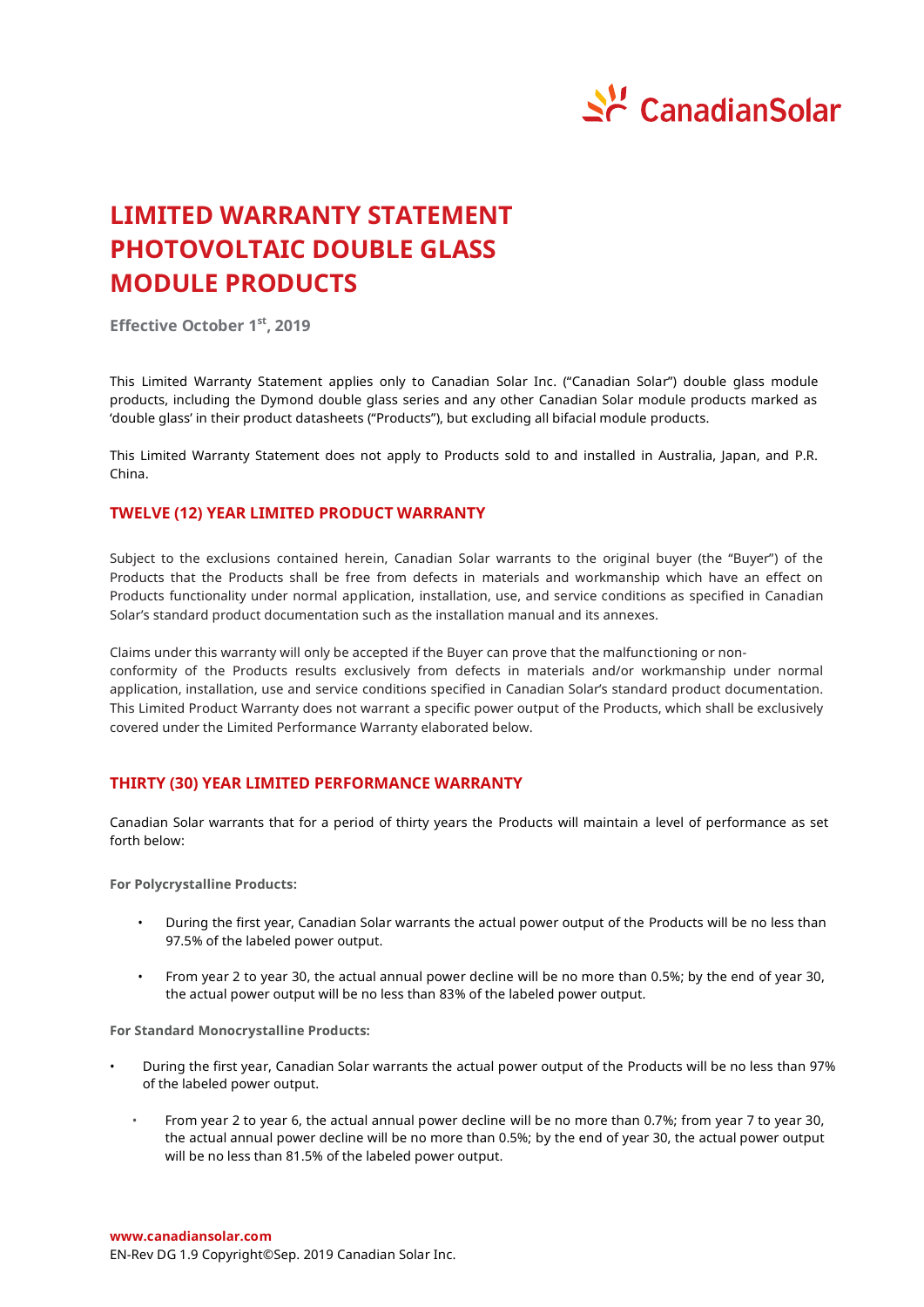

**For Monocrystalline PERC Products:**

- During the first year, Canadian Solar warrants the actual power output of the Products will be no less than 97.5% of the labeled power output.
- From year 2 to year 30, the actual annual power decline will be no more than 0.5%; by the end of year 30, the actual power output will be no less than 83% of the labeled power output.

The actual power output of the Products shall be determined for verification using Standard Testing Conditions only. The actual power output measurement is either carried out by a Canadian Solar facility or by a Canadian Solar recognized third-party testing institute. Testing equipment uncertainty will be applied to all actual power output measurements.

## **WARRANTY EFFECTIVE DATE**

The effective date of the warranties provided herein shall be the date of installation or ninety (90) days after delivery by Canadian Solar to the Buyer, whichever date is earlier.

## **EXCEPTIONS**

The limited warranties set forth herein **DO NOT** apply to any Products: 1) for which Canadian Solar has not received all or part of the due payments from the Buyer; 2) which have been subject to negligence in transportation, handling, storage or use; 3) which have been repaired without Canadian Solar's authorization or in any way tampered with; 4) which have been subject to extraordinary salt or chemical exposure; 5) which have been subject to improper installation, application, alteration, unauthorized service, or improper system design which caused constant shading to the Products; 6) which have been subject to power failure or surges, flood, fire, direct or indirect lightning strikes, or other acts of nature; 7) which have been subject to accidental breakage, vandalism, explosions, acts of war, or other events outside Canadian Solar's control; or 8) which have been moved from its original installation location.

In addition, the limited warranties do not apply to any deterioration in the appearance of the Products (including, without limitation, any scratches, stains, rust, discoloration, or mold) or any other changes to the Products in appearance stemming from the normal wear and tear over time of product materials. Also, no warranty claim may be made if the product label, type or serial number of the applicable Products has been altered, removed or made illegible.

#### **REMEDIES**

In respect of the Twelve (12) Year Limited Product Warranty, if Canadian Solar verifies in its reasonable judgment that the Products fail to conform to the terms of the Limited Product Warranty set forth herein, Canadian Solar, at its option, will provide one of the following remedies: 1) repair the Products; 2) replace the Products with new products whose labeled power wattages equal to or exceed the Warranted Wattages of replaced Products (the Warranted Wattages is defined as the contracted power wattages of the Products minus the permissible accumulated degradation); or 3) provide a refund of the fair market value of the Products assessed based on the Warranted Wattages at the time of claim.

In respect of the Thirty (30) Year Limited Performance Warranty, if Canadian Solar verifies in its reasonable judgment that the Products fail to conform to the terms of the Limited Performance Warranty set forth herein, Canadian Solar, at its option, will provide one of the following remedies: 1) repair the Products; 2) replace the Products with new products whose labeled power wattages equal to or exceed the Warranted Wattages of replaced Products; 3) provide additional Products to make up the wattage difference between the actual measured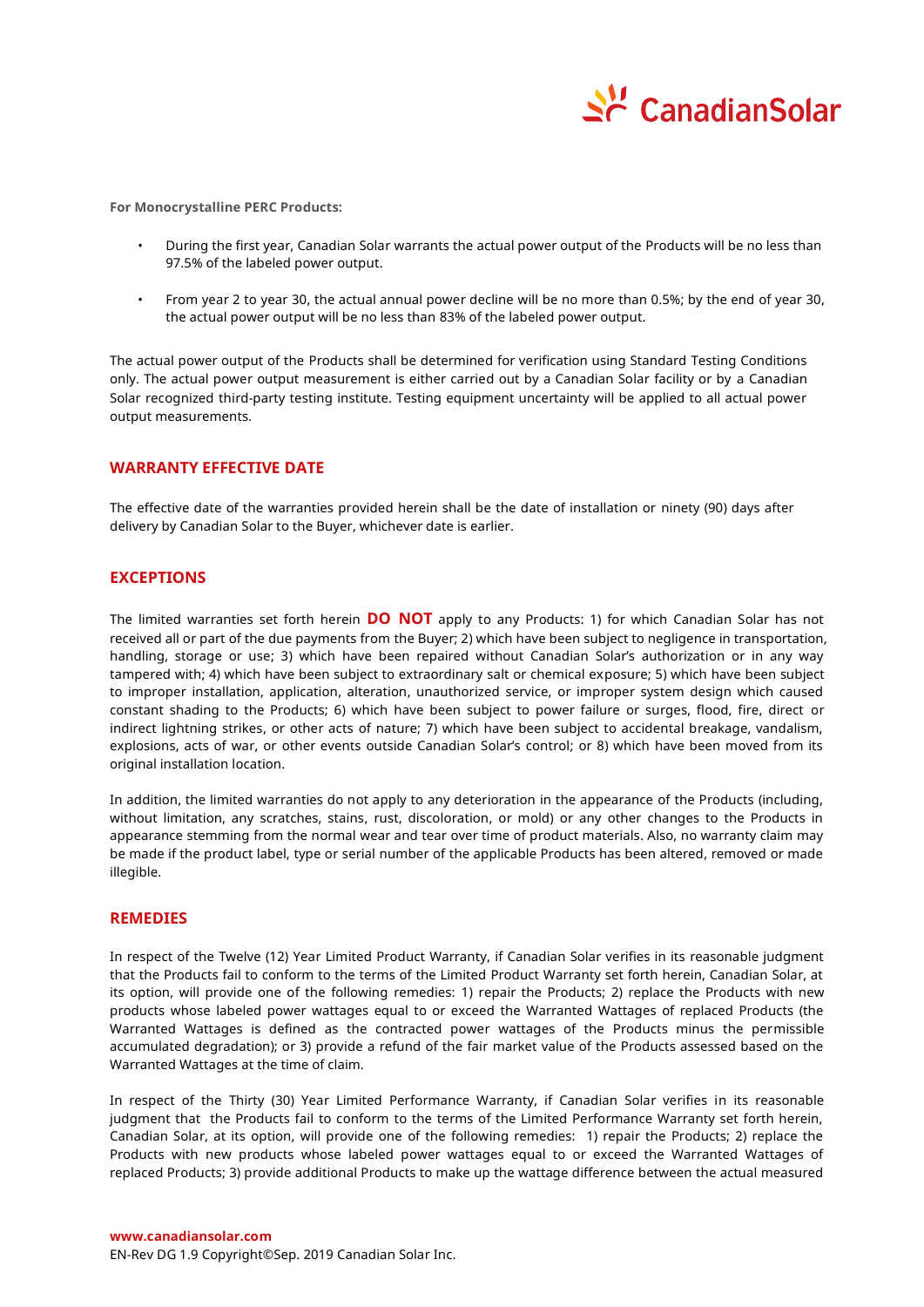

power output wattages of the Products and the Warranted Wattages; or 4) provide a refund of the fair market value of the wattage difference between the actual measured power output wattages and the Warranted Wattages.

All remedies under this limited warranty statement shall be calculated based upon the Warranted Wattages of the Products at the time of first reporting of the warranty claim.

Canadian Solar will not accept any return of Products without Canadian Solar's prior authorization. Once accepted, Canadian Solar will cover reasonable transportation costs (except for insurance, any taxes, duties, demurrages, or any other costs and expenses related to custom clearance or Buyer's failure to cooperate) for shipping the Products under a claim back from the Buyer to a designated location of Canadian Solar, and for shipping the additional, repaired or replacement Products to the original installation location. If Canadian Solar opts for repair as the remedy, Canadian Solar shall cover reasonable material and labor costs related to the repair. In any event, the costs and expenses for the removal, installation, and/or reinstallation of the Products, including fees, levies, taxes or other financial duties due in relation to any applicable electronic waste disposal regulation, shall remain with the Buyer, unless otherwise agreed to by Canadian Solar in a signed writing. Canadian Solar will not pay any cost of any fees, levies, taxes or other financial duties imposed on the remedies implemented by Canadian Solar or imposed on the Products subject to such remedies, that are due to regulatory, government or judicial decisions not existing at the time of purchase of the affected Products.

Any repair or replacement of the affected Products shall not increase the applicable warranty period. The warranty period for replaced or repaired Products is the remainder of the warranty for the affected Products. Canadian Solar reserves the right to deliver a similar product (of similar size, color, shape, and/or power output) in replacement of the affected Products if production of the affected Products is discontinued or such product is otherwise unavailable. Unless instructed by Canadian Solar otherwise, Buyer shall dispose of Products in accordance with all local applicable regulations on electronic waste treatment and disposal at its own cost. Products having been replaced shall not be sold, reworked or reused in any way, unless expressly authorized by Canadian Solar.

**EXCEPT AS OTHERWISE PROVIDED BY APPLICABLE LAW, THE FOREGOING REMEDIES STATE CANADIAN SOLAR'S SOLE AND EXCLUSIVE OBLIGATION AND THE BUYER'S SOLE AND EXCLUSIVE REMEDY FOR A BREACH OF THE FOREGOING LIMITED WARRANTIES.**

# **CLAIM PROCESS**

If the Buyer believes that it has a justified claim covered by the limited warranties set forth above, then the Buyer shall submit such claim in writing without undue delay, with supporting information including but not limited to the claimed quantity, serial numbers, purchasing invoices and proofs, to Canadian Solar within the applicable warranty period specified above to the following address, or such future address as Canadian Solar may provide from time to time:

**Asia Pacific** Canadian Solar Inc. Customer Service Department 199 Lushan Road, Suzhou New District Jiangsu China, 215129 Tel: +86 512 66908088 E-mail: service.cn@canadiansolar.com

**Americas** Canadian Solar Inc. Customer Service Department 3000 Oak Road, Ste. 400 Walnut Creek, CA 94597 Tel: +1 855 315 8915 E-mail: service.ca@canadiansolar.com

**Europe, Middle East & Africa**  Canadian Solar EMEA GmbH Customer Service Department Landsberger Strasse 94, 80339 Munich, Germany Tel: +49 89 5199689 0 E-mail: service.emea@canadiansolar.com

#### **www.canadiansolar.com**

EN-Rev DG 1.9 Copyright© Sep. 2019 Canadian Solar Inc.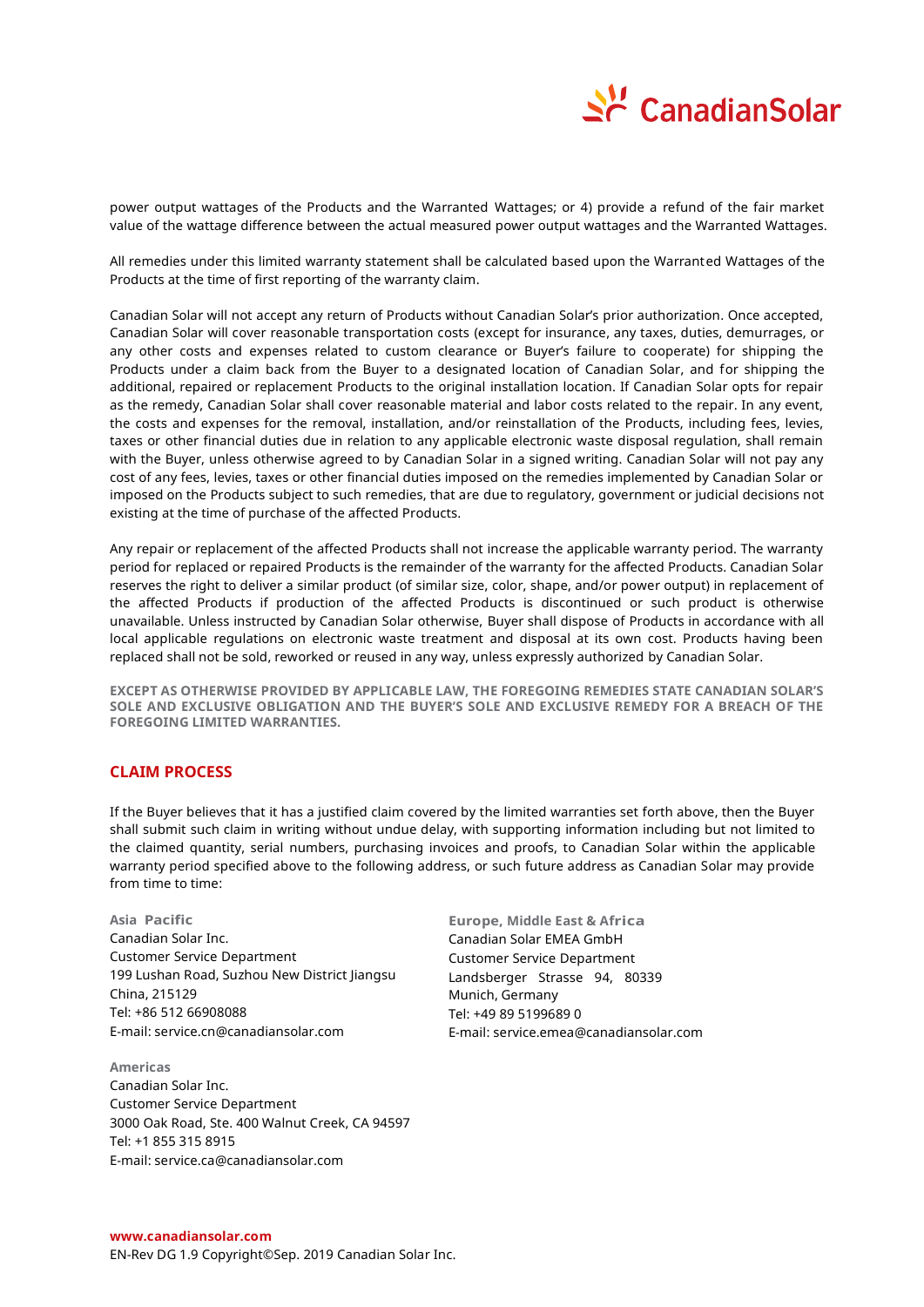

Upon receipt of such written claim, Canadian Solar may seek further verification of the Buyer's claim of a breach of one of the foregoing limited warranties.

## **WARRANTY ASSIGNMENT**

This Limited Warranty is transferrable to a party taking legal title to the Products, provided that the Products remain installed in their original installation location.

## **DISPUTE RESOLUTION**

In case of any dispute related to warranty claims, such dispute shall be referred to and finally resolved pursuant to the governing law clauses and dispute resolution procedures under the purchase agreement between the Buyer and Canadian Solar.

## **NOT INDEPENDENT WARRANTIES**

The Buyer has the right to pursue claims under each of the warranties set forth above; provided that if claims arise under multiple limited warranties from a single defect, then if Canadian Solar remedies that defect as set forth above, Canadian Solar shall be deemed to have resolved all applicable warranty claims arising from that defect.

#### **DISCLAIMERS**

THE LIMITED WARRANTIES SET FORTH HEREIN ARE IN LIEU OF AND EXCLUDE ALL OTHER EXPRESS OR IMPLIED WARRANTIES, INCLUDING BUT NOT LIMITED TO WARRANTIES OF MERCHANTABILITY AND FITNESS FOR A PARTICULAR PURPOSE OR APPLICATION, AND ALL OTHER OBLIGATIONS ON THE PART OF CANADIAN SOLAR UNLESS SUCH OTHER WARRANTIES AND OBLIGATIONS ARE AGREED TO IN WRITING BY CANADIAN SOLAR. SOME JURISDICTIONS LIMIT OR DO NOT PERMIT DISCLAIMERS OF WARRANTY, SO THIS PROVISION MAY NOT APPLY TO THE BUYER IN SUCH JURISDICTIONS.

### **LIMITATION OF LIABILITY**

TO THE MAXIMUM EXTENT PERMITTED BY APPLICABLE LAW, CANADIAN SOLAR HEREBY DISCLAIMS, AND SHALL HAVE NO RESPONSIBILITY OR LIABILITY WHATSOEVER FOR, DAMAGE OR INJURY TO PERSONS OR PROPERTY OR FOR OTHER LOSS OR INJURY RESULTING FROM ANY CAUSE WHATSOEVER ARISING OUT OF OR RELATED TO ANY OF ITS PRODUCTS OR THEIR USE. TO THE MAXIMUM EXTENT PERMITTED BY APPLICABLE LAW, UNDER NO CIRCUMSTANCES SHALL CANADIAN SOLAR BE LIABLE TO THE BUYER, OR TO ANY THIRD PARTY CLAIMING THROUGH OR UNDER THE BUYER, FOR ANY LOST PROFITS, LOSS OF USE, OR EQUIPMENT DOWNTIME, OR FOR ANY INCIDENTAL, CONSEQUENTIAL OR SPECIAL DAMAGES OF ANY KIND, HOWSOEVER ARISING, RELATED TO THE PRODUCTS, EVEN IF CANADIAN SOLAR HAS BEEN ADVISED OF THE POSSIBILITY OF SUCH DAMAGES.

TO THE MAXIMUM EXTENT PERMITTED BY APPLICABLE LAW, CANADIAN SOLAR'S AGGREGATE LIABILITY, IF ANY, IN DAMAGES OR OTHERWISE, SHALL NOT EXCEED THE PURCHASE PRICE PAID TO CANADIAN SOLAR BY THE BUYER FOR THE PRODUCT IN THE CASE OF A WARRANTY CLAIM.

THE BUYER ACKNOWLEDGES THAT THE FOREGOING LIMITATIONS OF LIABILITY ARE AN ESSENTIAL ELEMENT OF THE AGREEMENT BETWEEN THE PARTIES AND THAT IN THE ABSENCE OF SUCH LIMITATIONS THE PURCHASE PRICE OF THE PRODUCTS WOULD BE SUBSTANTIALLY DIFFERENT. SOME JURISDICTIONS LIMIT OR DO NOT PERMIT DISCLAIMERS OF LIABILITY, SO THIS PROVISION MAY NOT APPLY TO THE BUYER IN SUCH JURISDICTIONS. SOME JURISDICTIONS DO NOT ALLOW LIMITATIONS ON THE EXCLUSION OF DAMAGES SO THE ABOVE LIMITATIONS OR EXCLUSIONS MAY NOT APPLY TO THE BUYER IN SUCH JURISDICTIONS.